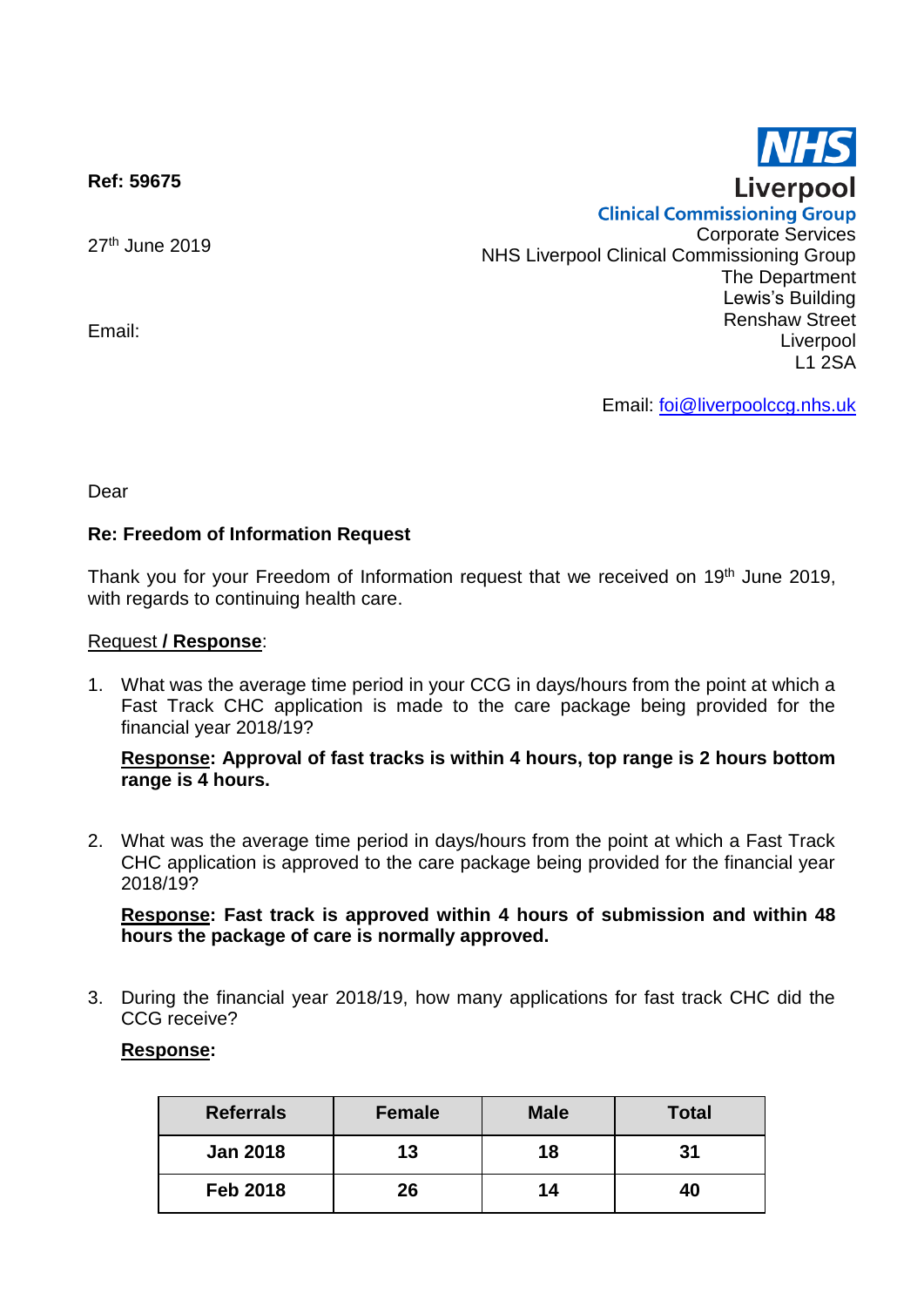| <b>Referrals</b> | <b>Female</b> | <b>Male</b>    | <b>Total</b> |
|------------------|---------------|----------------|--------------|
| <b>Mar 2018</b>  | 26            | 13             | 39           |
| Apr 2018         | 25            | 10             | 35           |
| <b>May 2018</b>  | 24            | 16             | 40           |
| <b>Jun 2018</b>  | 8             | 15             | 23           |
| <b>Jul 2018</b>  | 19            | 14             | 33           |
| <b>Aug 2018</b>  | 21            | 21             | 42           |
| <b>Sep 2018</b>  | 9             | $\overline{7}$ | 16           |
| <b>Oct 2018</b>  | 15            | 22             | 37           |
| <b>Nov 2018</b>  | 14            | 22             | 36           |
| <b>Dec 2018</b>  | 13            | 17             | 30           |
| <b>Jan 2019</b>  | 20            | 20             | 40           |
| <b>Feb 2019</b>  | 17            | 16             | 33           |
| <b>Mar 2019</b>  | 17            | 11             | 28           |
| Apr 2019         | 16            | 13             | 29           |

4. During the financial year 2018/19, how many applications for fast track CHC were funded?

# **Response:**

| <b>Fast Track Eligible</b> | <b>Female</b> | <b>Male</b> | <b>Total</b> |
|----------------------------|---------------|-------------|--------------|
| <b>Jan 2018</b>            | 12            | 16          | 28           |
| <b>Feb 2018</b>            | 22            | 12          | 34           |
| <b>Mar 2018</b>            | 22            | 12          | 34           |
| Apr 2018                   | 20            | 9           | 29           |
| <b>May 2018</b>            | 18            | 16          | 34           |
| <b>Jun 2018</b>            | 8             | 11          | 19           |
| <b>Jul 2018</b>            | 20            | 12          | 32           |
| <b>Aug 2018</b>            | 17            | 20          | 37           |
| <b>Sep 2018</b>            | 9             | 6           | 15           |
| <b>Oct 2018</b>            | 14            | 20          | 34           |